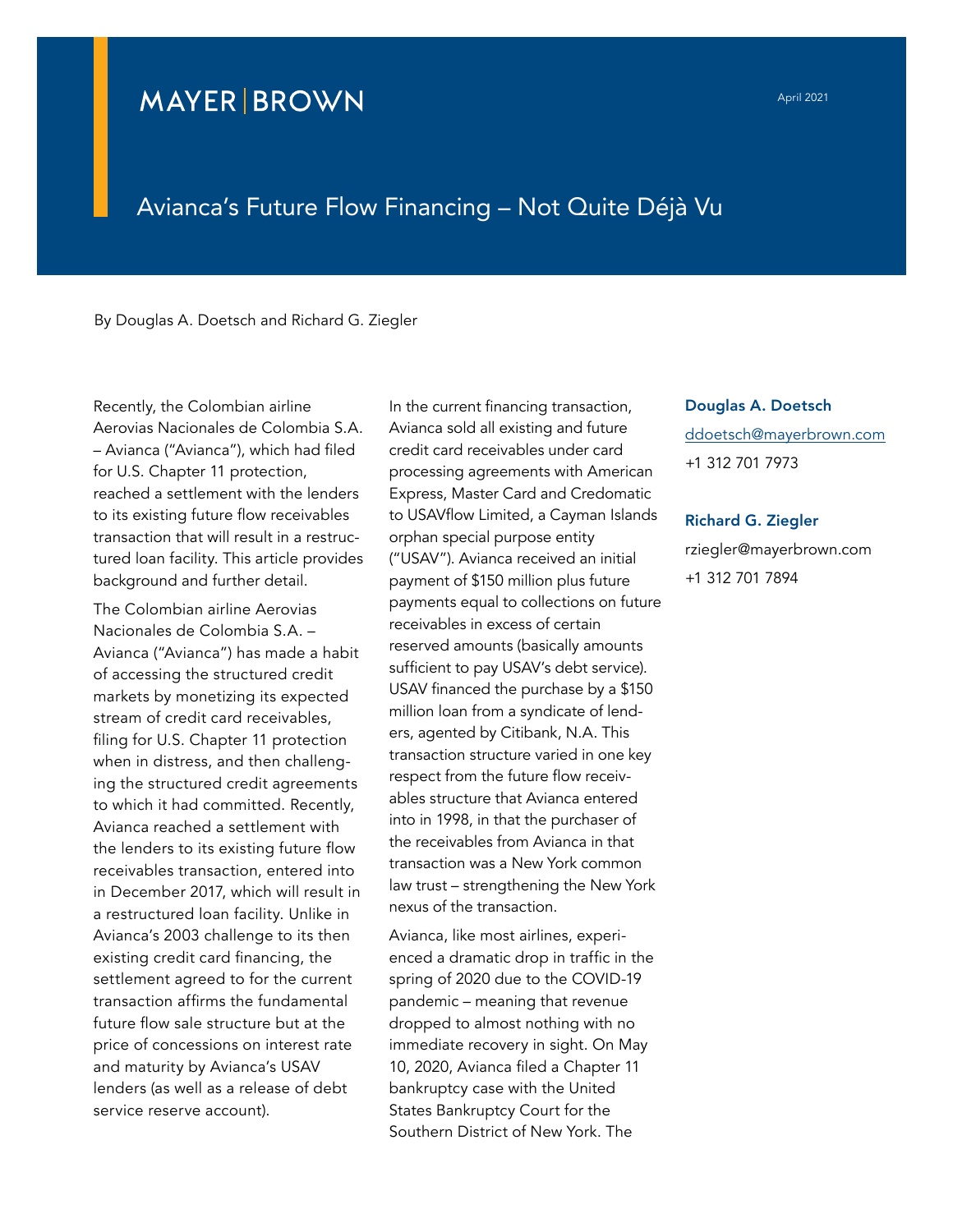bankruptcy filing constituted a cash retention event under the financing documents, and Citibank as agent delivered a notice of such cash retention event that resulted in the lenders sweeping all payments on the receivables owned by USAV to a collateral account for the benefit of lenders. This cash trap effectively stopped the payment of the additional purchase price payments to Avianca.

Consequently, Avianca launched multiple legal challenges to the future flow financing structure. These challenges mirrored the motions filed by Avianca in its 2003 Chapter 11 proceeding seeking to set aside its then-existing future flow financing of credit card receivables. (The outcome of those earlier challenges is unknown because Avianca and its creditors entered into a confidential settlement agreement, but there are considerable market suspicions that the settlement required the creditors to take a "haircut" on principal owed).

First, Avianca filed a motion to reject the Receivables Sale and Purchase Agreement with USAV and other related financing documents as executory contracts, with the hope of being freed from its obligations to continue to sell future receivables to USAV. Secondly, Avianca filed a complaint seeking to recharacterize the Colombian law sale of receivables to USAV as a disguised financing. The effect of recharacterization would have been to cut off the Lenders' ownership rights on post-petition receivables and thus free up collections on post-petition receivables for Avianca. The Bankruptcy Court granted in part and denied in part the motion to reject the financing agreement, and both USAV and the Lenders filed a notice of appeal. Thereafter, Avianca filed a complaint against USAV and Citibank seeking a declaration that the application of funds from USAV's Collection Account and Debt Service Reserve Account to repay the loan violated the automatic stay under Chapter 11. The settlement will resolve the appeal of the rejection order, Avianca's complaint seeking to recharacterize the sale, and the complaint regarding violation of the automatic stay.

In the settlement, Avianca will acknowledge that the sale of receivables to USAV is a "final, definitive and irrevocable true sale and transfer" – which is a victory for the future flow structure based on a Colombian law "true sale" of the future receivables. However, the settlement modifies the transaction terms. Payments swept by the lenders after the bankruptcy filing (approximately \$30.7 million) will be applied to the USAV debt owing to the lenders resulting in an immediate and substantial paydown of USAV debt. However, following approval of the settlement, collections on credit card receivables will be paid to Avianca after deduction for interest and covered expenses. After giving effect to the paydown of USAV debt from trapped cash, the amount of the outstanding debt is established at \$66,962,332.85. The amortization schedule will be modified to consist of monthly payments of \$697,524, with a balance of \$33,481,166.43 owed on the maturity date (extended to December 31, 2025). And the interest rate will be modified to LIBOR plus 1.00% (reduced from LIBOR  $+$  4.75%), with a 25 basis point increase on each anniversary of the settlement date. The settlement introduces numerous amendments to the existing transaction documents in order to facilitate DIP financing and a plan of reorganization for Avianca. Finally, if the Collection Coverage Ratio exceeds a certain threshold, the Lenders agree to release their lien on one of the Visa, Amex or Mastercard receivables, provided that post-release, certain parameters are met.

Although the settlement respects the basic structure of the future flow transaction (which is good news for future flow financings generally), the settlement highlights that such transactions face risks in U.S. Chapter 11 proceedings. Accordingly, creditors can be expected to be wary of such structure with companies in industries prone to U.S. Chapter 11 filings (the airline industry being a prime example), unless robust mitigation provisions can be structured into the transactions in these industries.